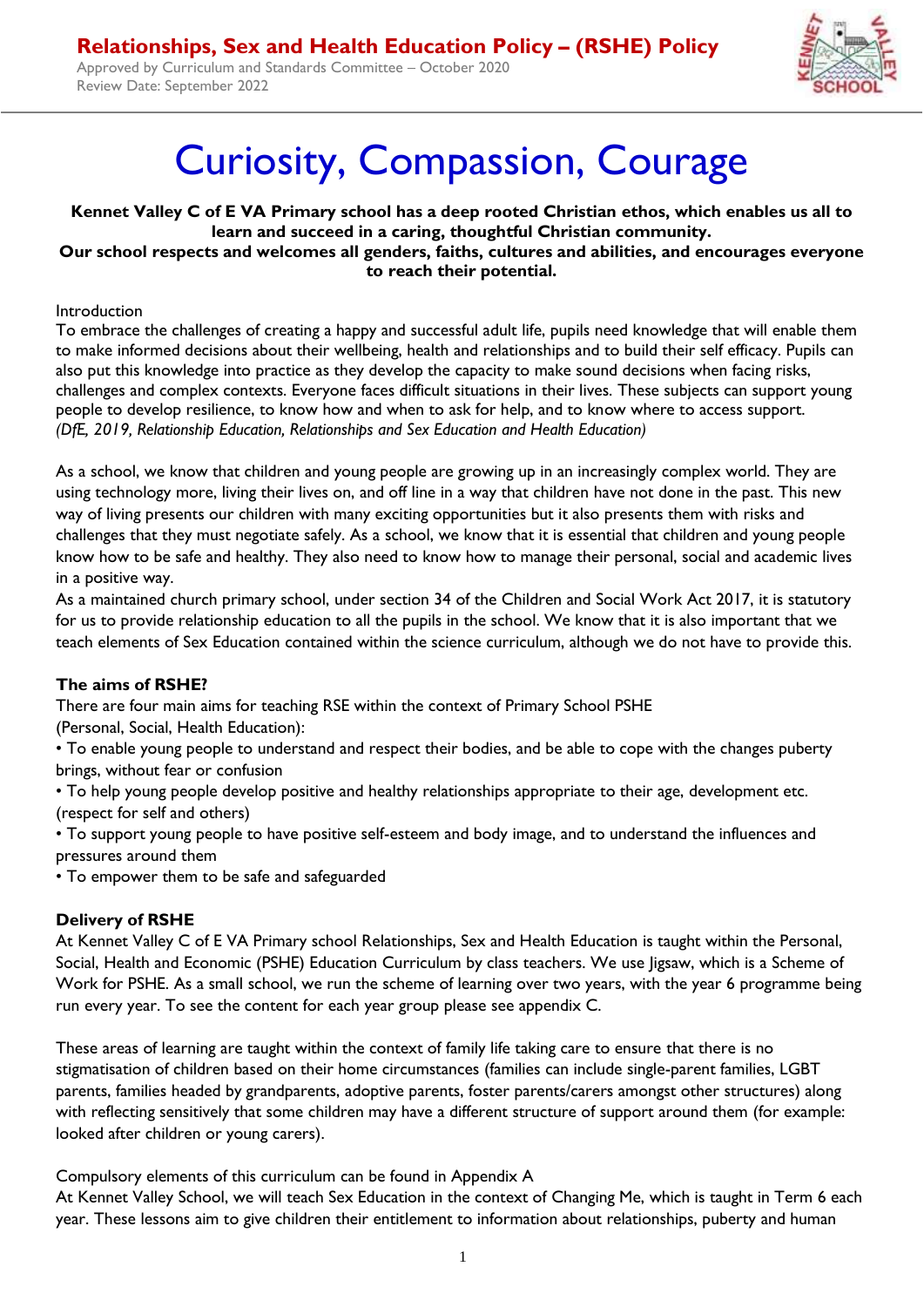

reproduction, appropriate to their ages and stages of development. This work is treated matter-of-factly and sensitively and helps children to cope with change, including puberty, and to learn about healthy relationships. Other parts of Sex Education/Biology will be taught during the school year, such as the correct names for body parts. The elements we propose to teach can be found in Appendix 2

If you would like a list of the vocabulary that we will be teaching throughout the year, please contact Mrs Russell or Miss Chalker.

#### **Parents' right to withdraw**

Parents do not have the right to withdraw their children from relationships education, health education or those aspects of sex education, which are compulsory.

Parents have the right to withdraw their children from the non-statutory/non-science components of sex education within RSHE.

Requests for withdrawal should be put in writing using the form found in Appendix D of this policy and addressed directly to the Headteacher.

Alternative work will be given to pupils who are withdrawn from sex education.

#### **Monitoring arrangements**

As with all subjects at Kennet Valley School the delivery of RSHE will be monitored by the teaching team. This is particularly true of the Science, Computing, PSHE and PE subject leaders. They will do this through learning walks, pupil voice, staff voice, book scrutiny and classroom visits. The Link Governor will also be involved in this process of monitoring the subject throughout the year. Pupils' development in RSHE is monitored by class teachers as part of our internal assessment systems.

This policy will be reviewed by SLT annually. At every review, the policy will be approved by the named governor.

If you have any questions…

Talk to your child's teacher, the Headteacher, or the teacher in charge of PSHE.

Often, when parents and carers find out what is in the curriculum, their fears are allayed as they can appreciate it is in the best interests of their child's lifelong learning and safeguarding.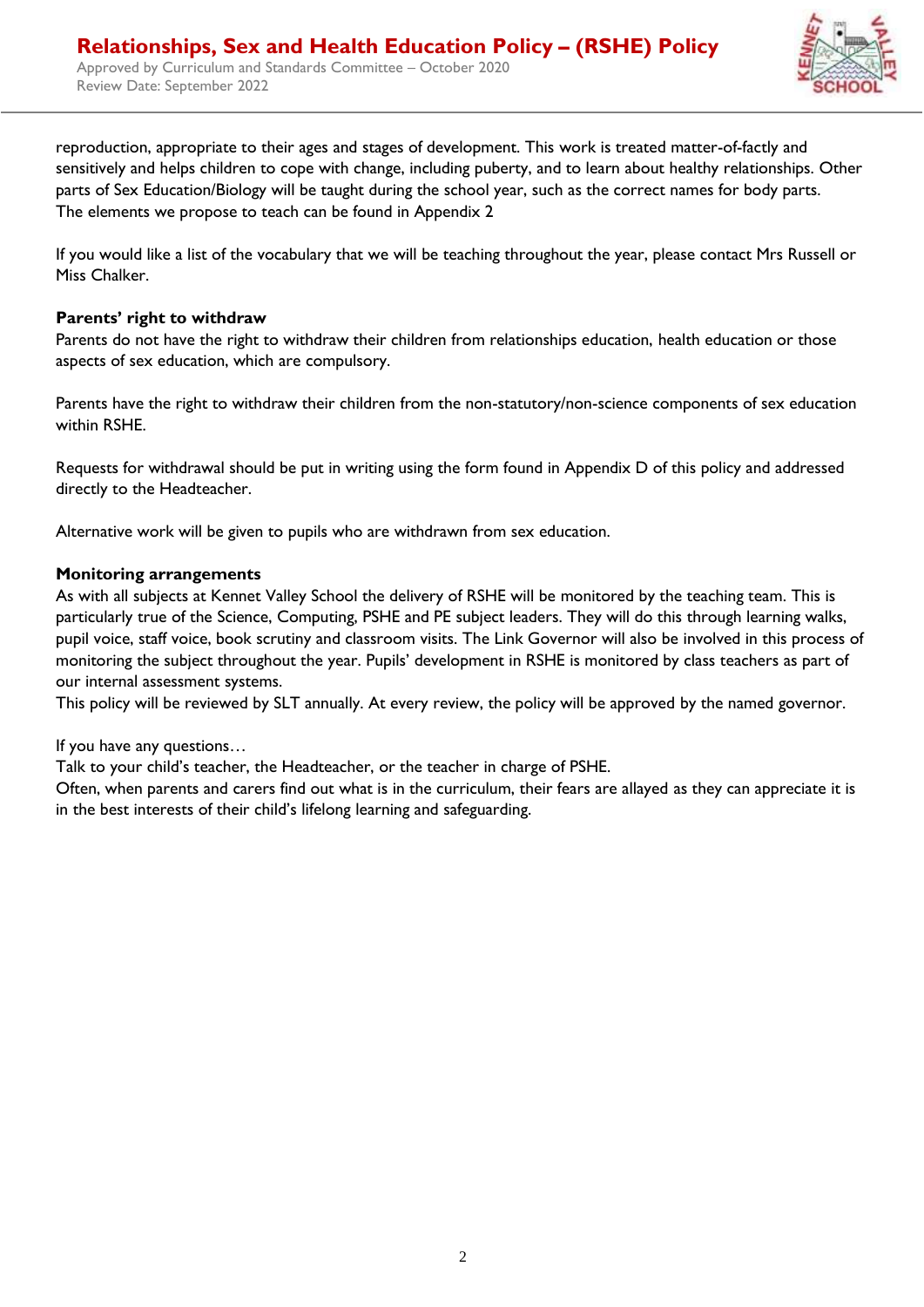Approved by Curriculum and Standards Committee – October 2020 Review Date: September 2022



### APPENDIX A:

Compulsory elements of RSHE

| <b>TOPIC</b>                                   | <b>RELATIONSHIPS EDUCATION</b>                                                                                                                                                                                                                                                                                                                                                                                                                                                                                                                                                                                                                                                                                                                                                                                                                                                                                                                                                                                                                                                                                                                               |  |  |  |
|------------------------------------------------|--------------------------------------------------------------------------------------------------------------------------------------------------------------------------------------------------------------------------------------------------------------------------------------------------------------------------------------------------------------------------------------------------------------------------------------------------------------------------------------------------------------------------------------------------------------------------------------------------------------------------------------------------------------------------------------------------------------------------------------------------------------------------------------------------------------------------------------------------------------------------------------------------------------------------------------------------------------------------------------------------------------------------------------------------------------------------------------------------------------------------------------------------------------|--|--|--|
|                                                | BY THE END OF PRIMARY SCHOOL PUPILS SHOULD KNOW                                                                                                                                                                                                                                                                                                                                                                                                                                                                                                                                                                                                                                                                                                                                                                                                                                                                                                                                                                                                                                                                                                              |  |  |  |
| Families and<br>people who<br>care about<br>me | That families are important for children growing up because they can give love, security and<br>$\bullet$<br>stability.<br>The characteristics of healthy family life, commitment to each other, including in times of<br>$\bullet$<br>difficulty, protection and care for children and other family members, the importance of<br>spending time together and sharing each other's lives<br>That others' families, either in school or in the wider world, sometimes look different from<br>$\bullet$<br>their family, but that they should respect those differences and know that other children's<br>families are also characterised by love and care<br>That stable, caring relationships, which may be of different types, are at the heart of happy<br>$\bullet$<br>families and are important for children's security as they grow up<br>That marriage represents a formal and legally recognised commitment of two people to<br>$\bullet$<br>each other which is intended to be lifelong<br>How to recognise if family relationships are making them feel unhappy or unsafe, and how<br>$\bullet$<br>to seek help or advice from others if needed    |  |  |  |
| Caring                                         | How important friendships are in making us feel happy and secure, and how people choose<br>$\bullet$                                                                                                                                                                                                                                                                                                                                                                                                                                                                                                                                                                                                                                                                                                                                                                                                                                                                                                                                                                                                                                                         |  |  |  |
| friendships                                    | and make friends<br>The characteristics of friendships, including mutual respect, truthfulness, trustworthiness,<br>$\bullet$<br>loyalty, kindness, generosity, trust, sharing interests and experiences and support with<br>problems and difficulties<br>That healthy friendships are positive and welcoming towards others, and do not make<br>$\bullet$<br>others feel lonely or excluded<br>That most friendships have ups and downs, and that these can often be worked through so<br>$\bullet$<br>that the friendship is repaired or even strengthened, and that resorting to violence is never<br>right<br>How to recognise who to trust and who not to trust, how to judge when a friendship is<br>٠                                                                                                                                                                                                                                                                                                                                                                                                                                                 |  |  |  |
|                                                | making them feel unhappy or uncomfortable, managing conflict, how to manage these                                                                                                                                                                                                                                                                                                                                                                                                                                                                                                                                                                                                                                                                                                                                                                                                                                                                                                                                                                                                                                                                            |  |  |  |
|                                                | situations and how to seek help or advice from others if needed                                                                                                                                                                                                                                                                                                                                                                                                                                                                                                                                                                                                                                                                                                                                                                                                                                                                                                                                                                                                                                                                                              |  |  |  |
| Respectful<br>relationships                    | The importance of respecting others, even when they are very different from them (for<br>$\bullet$<br>example, physically, in character, personality or backgrounds), or make different choices or<br>have different preferences or beliefs<br>Practical steps they can take in a range of different contexts to improve or support<br>$\bullet$<br>respectful relationships<br>The conventions of courtesy and manners<br>$\bullet$<br>The importance of self-respect and how this links to their happiness<br>٠<br>That in school and wider society they can expect to be treated with respect by others, and<br>$\bullet$<br>that in turn, they should show due respect to others, including those in positions of<br>authority<br>About different types of bullying (including cyberbullying), the impact of bullying,<br>$\bullet$<br>responsibilities of bystanders (primarily reporting bullying to an adult) and how to get help<br>What a stereotype is, and how stereotypes can be unfair, negative or destructive<br>$\bullet$<br>The importance of permission-seeking and giving in relationships with friends, peers and<br>$\bullet$<br>adults |  |  |  |
| Online                                         | That people sometimes behave differently online, including by pretending to be someone<br>$\bullet$                                                                                                                                                                                                                                                                                                                                                                                                                                                                                                                                                                                                                                                                                                                                                                                                                                                                                                                                                                                                                                                          |  |  |  |
| relationships                                  | they are not                                                                                                                                                                                                                                                                                                                                                                                                                                                                                                                                                                                                                                                                                                                                                                                                                                                                                                                                                                                                                                                                                                                                                 |  |  |  |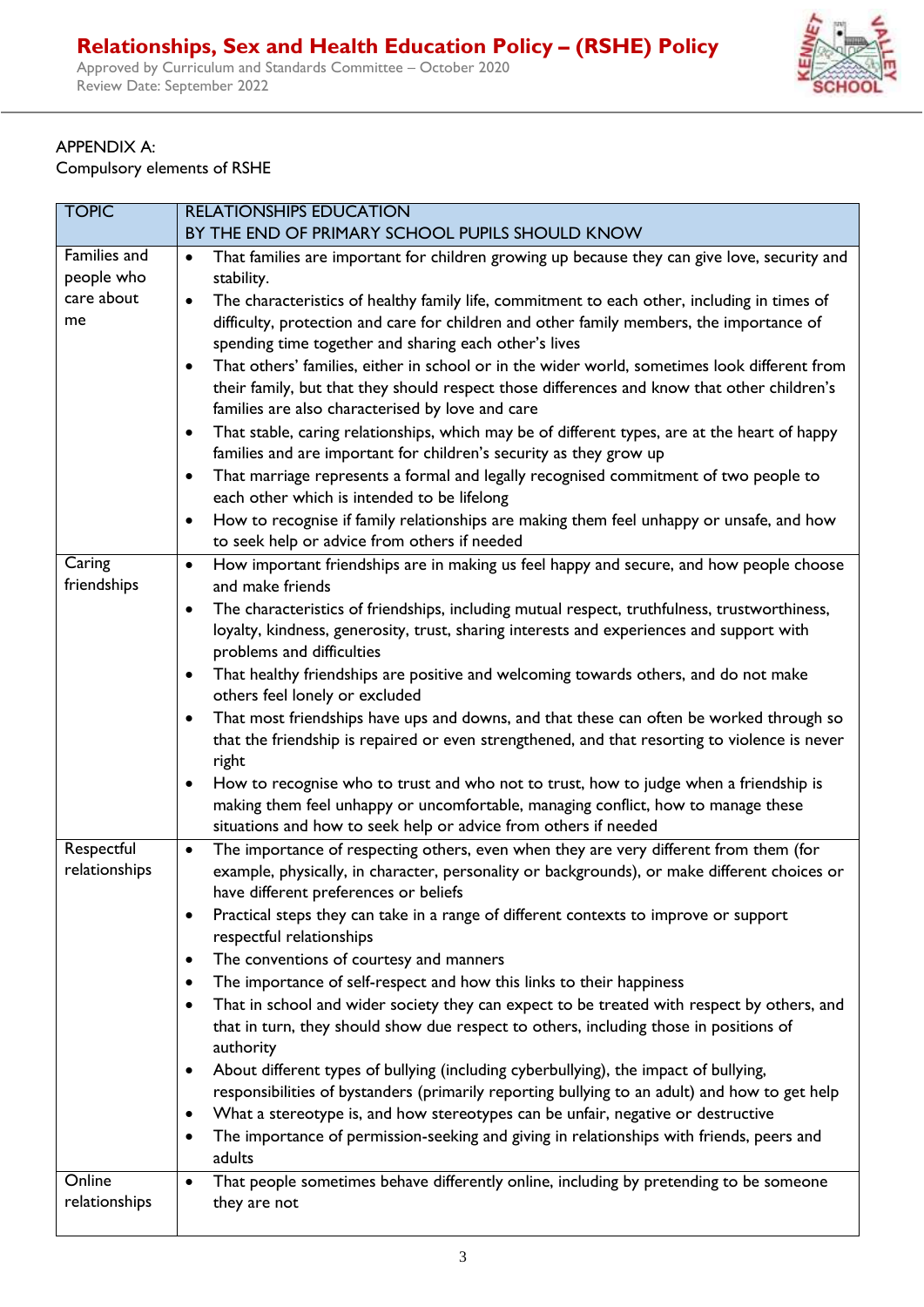Approved by Curriculum and Standards Committee – October 2020 Review Date: September 2022



|            | That the same principles apply to online relationships as to face-to face relationships,<br>including the importance of respect for others online including when we are anonymous<br>The rules and principles for keeping safe online, how to recognise risks, harmful content<br>and contact, and how to report them<br>How to critically consider their online friendships and sources of information including<br>awareness of the risks associated with people they have never met<br>How information and data is shared and used online                                                                                                                                                                                                                                                                                                                                                                                             |
|------------|------------------------------------------------------------------------------------------------------------------------------------------------------------------------------------------------------------------------------------------------------------------------------------------------------------------------------------------------------------------------------------------------------------------------------------------------------------------------------------------------------------------------------------------------------------------------------------------------------------------------------------------------------------------------------------------------------------------------------------------------------------------------------------------------------------------------------------------------------------------------------------------------------------------------------------------|
| Being safe | What sorts of boundaries are appropriate in friendships with peers and others (including in<br>a digital context)<br>About the concept of privacy and the implications of it for both children and adults;<br>including that it is not always right to keep secrets if they relate to being safe<br>That each person's body belongs to them, and the differences between appropriate and<br>inappropriate or unsafe physical, and other, contact<br>How to respond safely and appropriately to adults they may encounter (in all contexts,<br>including online) whom they do not know<br>How to recognise and report feelings of being unsafe or feeling bad about any adult<br>How to ask for advice or help for themselves or others, and to keep trying until they are<br>heard<br>How to report concerns or abuse, and the vocabulary and confidence needed to do so<br>Where to get advice e.g. family, school and/or other sources |
|            |                                                                                                                                                                                                                                                                                                                                                                                                                                                                                                                                                                                                                                                                                                                                                                                                                                                                                                                                          |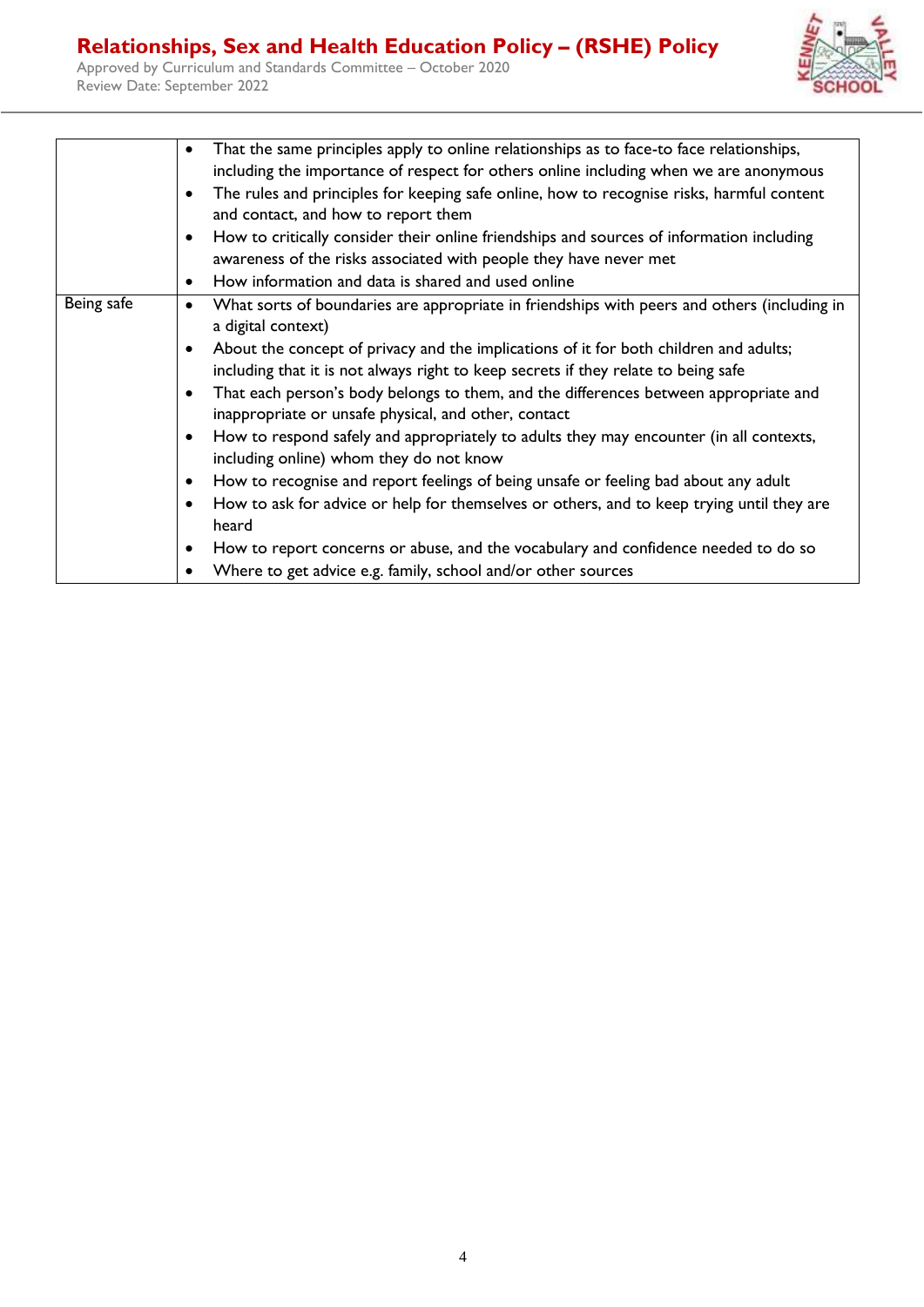Approved by Curriculum and Standards Committee – October 2020 Review Date: September 2022



| <b>TOPIC</b>                          | <b>HEALTH EDUCATION</b>                                                                                                                                                                                                                                                                                                                                                                                                                                                                                                                                                                                                                                                                                                                                                                                                                                                                                                                                                                                                                                                                                                                                  |  |  |  |
|---------------------------------------|----------------------------------------------------------------------------------------------------------------------------------------------------------------------------------------------------------------------------------------------------------------------------------------------------------------------------------------------------------------------------------------------------------------------------------------------------------------------------------------------------------------------------------------------------------------------------------------------------------------------------------------------------------------------------------------------------------------------------------------------------------------------------------------------------------------------------------------------------------------------------------------------------------------------------------------------------------------------------------------------------------------------------------------------------------------------------------------------------------------------------------------------------------|--|--|--|
|                                       | BY THE END OF PRIMARY SCHOOL PUPILS SHOULD KNOW                                                                                                                                                                                                                                                                                                                                                                                                                                                                                                                                                                                                                                                                                                                                                                                                                                                                                                                                                                                                                                                                                                          |  |  |  |
| Internet<br>safety and<br>harms       | That for most people the internet is an integral part of life and has many benefits.<br>$\bullet$<br>About the benefits of rationing time spent online, the risks of excessive time spent on<br>$\bullet$<br>electronic devices and the impact of positive and negative content online on their own and<br>others' mental and physical wellbeing.<br>How to consider the effect of their online actions on others and know how to recognise<br>$\bullet$<br>and display respectful behaviour online and the importance of keeping personal information<br>private.<br>Why social media, some computer games and online gaming, for example, are age<br>$\bullet$<br>restricted.<br>That the internet can also be a negative place where online abuse, trolling, bullying and<br>$\bullet$<br>harassment can take place, which can have a negative impact on mental health.<br>How to be a discerning consumer of information online including understanding that<br>$\bullet$<br>information, including that from search engines, is ranked, selected and targeted.<br>Where and how to report concerns and get support with issues online.<br>$\bullet$ |  |  |  |
| Physical<br>health and<br>fitness     | The characteristics and mental and physical benefits of an active lifestyle.<br>$\bullet$<br>The importance of building regular exercise into daily and weekly routines and how to<br>$\bullet$<br>achieve this; for example walking or cycling to school, a daily active mile or other forms of<br>regular, vigorous exercise.<br>The risks associated with an inactive lifestyle (including obesity).<br>$\bullet$<br>How and when to seek support including which adults to speak to in school if they are<br>$\bullet$<br>worried about their health.                                                                                                                                                                                                                                                                                                                                                                                                                                                                                                                                                                                                |  |  |  |
| Drugs,<br>alcohol and<br>tobacco      | The facts about legal and illegal harmful substances and associated risks, including smoking,<br>$\bullet$<br>alcohol use and drug-taking.                                                                                                                                                                                                                                                                                                                                                                                                                                                                                                                                                                                                                                                                                                                                                                                                                                                                                                                                                                                                               |  |  |  |
| Health and<br>prevention              | How to recognise early signs of physical illness, such as weight loss, or unexplained changes<br>$\bullet$<br>to the body.<br>About safe and unsafe exposure to the sun, and how to reduce the risk of sun damage,<br>$\bullet$<br>including skin cancer.<br>The importance of sufficient good quality sleep for good health and that a lack of sleep can<br>$\bullet$<br>affect weight, mood and ability to learn.<br>About dental health and the benefits of good oral hygiene and dental flossing, including<br>٠<br>regular check-ups at the dentist.<br>About personal hygiene and germs including bacteria, viruses, how they are spread and<br>$\bullet$<br>treated, and the importance of handwashing.<br>The facts and science relating to allergies, immunisation and vaccination.<br>$\bullet$                                                                                                                                                                                                                                                                                                                                                |  |  |  |
| <b>Basic first</b><br>aid<br>Changing | How to make a clear and efficient call to emergency services if necessary.<br>$\bullet$<br>Concepts of basic first-aid, for example dealing with common injuries, including head<br>٠<br>injuries.<br>Key facts about puberty and the changing adolescent body, particularly from age 9 through<br>$\bullet$                                                                                                                                                                                                                                                                                                                                                                                                                                                                                                                                                                                                                                                                                                                                                                                                                                             |  |  |  |
| adolescent<br>body                    | to age 11, including physical and emotional changes.<br>About menstrual wellbeing including the key facts about the menstrual cycle<br>٠                                                                                                                                                                                                                                                                                                                                                                                                                                                                                                                                                                                                                                                                                                                                                                                                                                                                                                                                                                                                                 |  |  |  |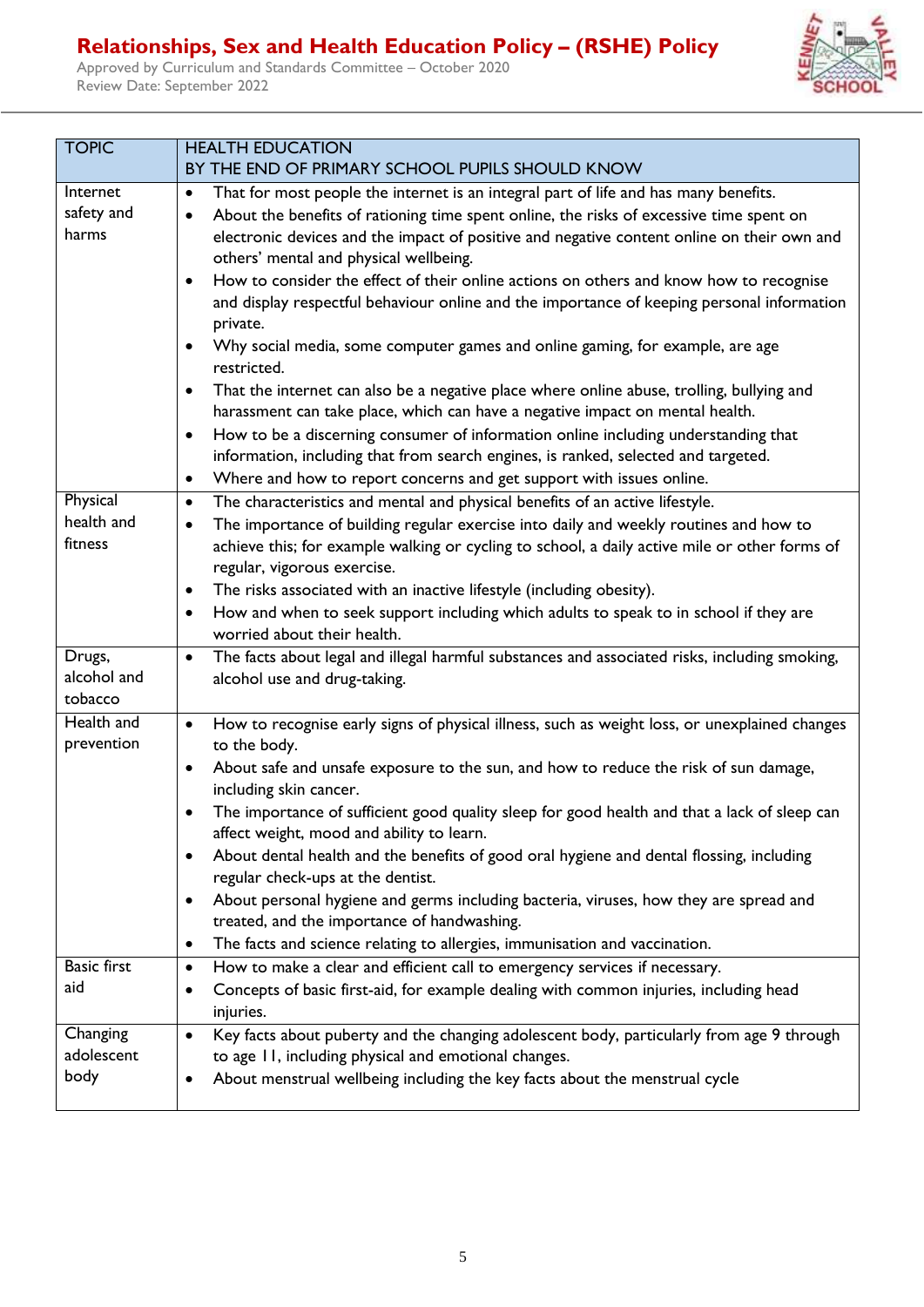Approved by Curriculum and Standards Committee – October 2020 Review Date: September 2022



#### APPENDIX B

Non-compulsory elements we propose to teach

| <b>Year Group</b> | <b>CHANGING ME</b>                                                                         |  |  |  |  |
|-------------------|--------------------------------------------------------------------------------------------|--|--|--|--|
| Reception         | Growing up: how we have changed since we were babies.                                      |  |  |  |  |
| Year I            | Boys' and girls' bodies; correct names for body parts.                                     |  |  |  |  |
| Year 2            | Boys' and girls' bodies; body parts and respecting privacy (which parts of the body are    |  |  |  |  |
|                   | private and why this is).                                                                  |  |  |  |  |
| Year 3            | How babies grow during pregnancy and how boys' and girls' bodies change as they grow       |  |  |  |  |
|                   | older.                                                                                     |  |  |  |  |
| Year 4            | Internal and external reproductive body parts. Girls' puberty and menstruation. Conception |  |  |  |  |
|                   | explained in simple terms.                                                                 |  |  |  |  |
| Year 5            | Puberty for boys and girls including the social and emotional aspects of becoming an       |  |  |  |  |
|                   | adolescent. Conception explained in simple biological terms.                               |  |  |  |  |
|                   | Understanding conception to the birth of a baby.                                           |  |  |  |  |
|                   | Note: The following is compulsory for year 6:                                              |  |  |  |  |
| Year 6            | Key facts about puberty and the changing adolescent body, particularly from age 9 through  |  |  |  |  |
|                   | to age 11, including physical and emotional changes.                                       |  |  |  |  |
|                   | About menstrual wellbeing including the key facts about the menstrual cycle.               |  |  |  |  |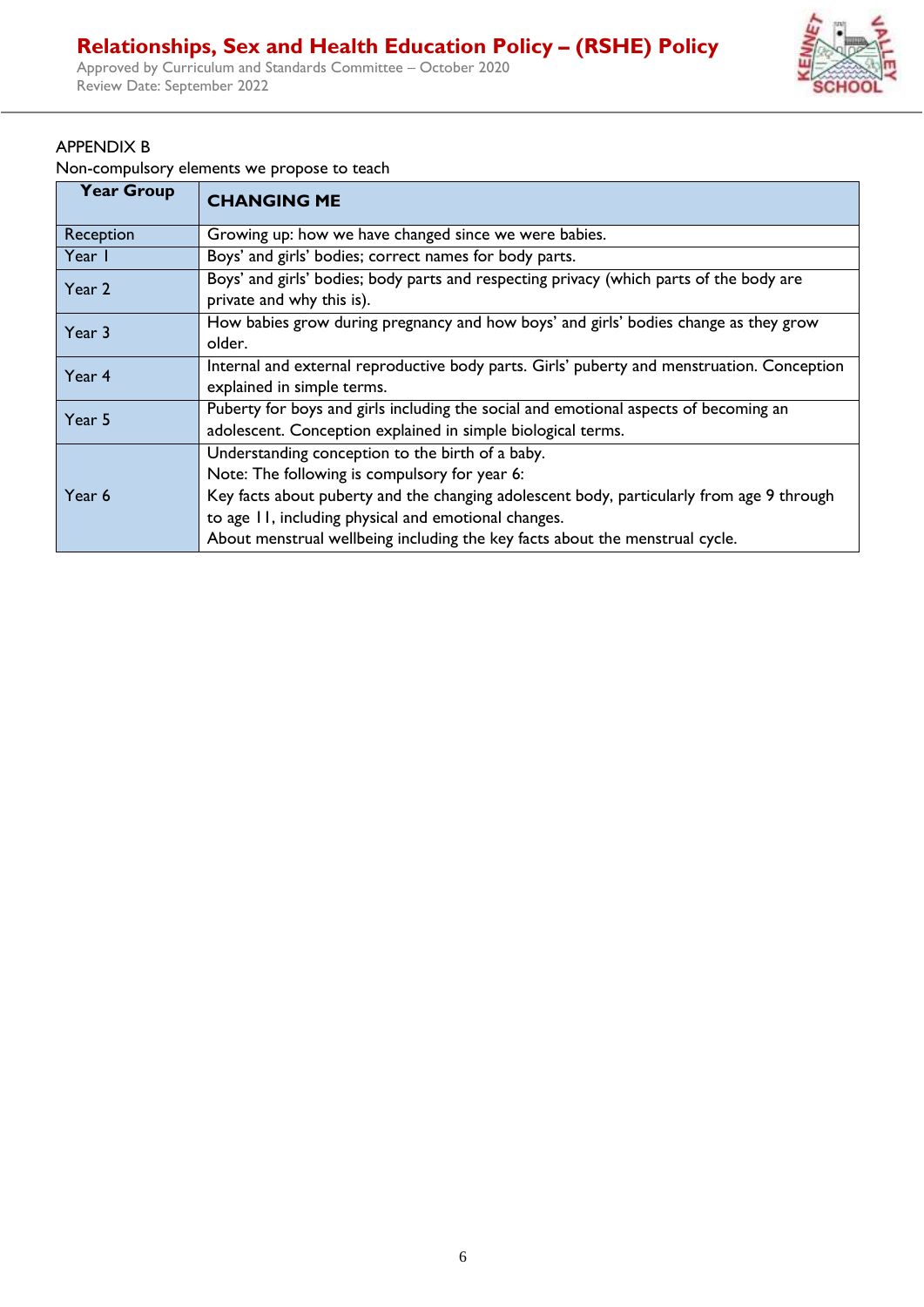Approved by Curriculum and Standards Committee – October 2020 Review Date: September 2022

#### APPENDIX C

| Changing Me                   | Respecting my body<br>Growth and change<br>Fun and fears<br>Celebrations<br>Growing up<br><b>Bodies</b>                | male bodies (correct terminology)<br>Differences between female and<br>Life cycles - animal and human<br>Linking growing and learning<br>Changes since being a baby<br>Coping with change<br>Changes in me<br>Transition                            | Differences in female and male<br>bodies (correct terminology)<br>Growing from young to old<br>Increasing independence<br>Preparing for transition<br>Life cycles in nature<br>Assertiveness             | Understanding a baby's needs<br>Preparing for transition<br>Outside body changes<br>Challenging my ideas<br>Inside body changes<br>Family stereotypes<br>How babies grow                                                                                                                                        |
|-------------------------------|------------------------------------------------------------------------------------------------------------------------|-----------------------------------------------------------------------------------------------------------------------------------------------------------------------------------------------------------------------------------------------------|----------------------------------------------------------------------------------------------------------------------------------------------------------------------------------------------------------|-----------------------------------------------------------------------------------------------------------------------------------------------------------------------------------------------------------------------------------------------------------------------------------------------------------------|
| <b>Relationships</b>          | Dealing with bullying<br>Breaking friendships<br>Being a good friend<br>Friendships<br>Falling out<br>Family life      | Making friends/being a good friend<br>Celebrating special relationships<br>Qualities as a friend and person<br>Being a good friend to myself<br>Physical contact preferences<br>Self-acknowledgement<br>Belonging to a family<br>People who help us | Expressing appreciation for special<br>Physical contact boundaries<br>Different types of family<br>Friendship and conflict<br><b>Trust and appreciation</b><br>relationships<br>Secrets                  | Being aware of how my choices affect<br>Keeping safe online and who to go to<br>Expressing appreciation for family<br>Awareness of how other children<br>Family roles and responsibilities<br>Friendship and negotiation<br>Being a global citizen<br>have different lives<br>and friends<br>for help<br>others |
| <b>Healthy Me</b>             | Exercising bodies<br>Physical activity<br>Keeping clean<br><b>Healthy food</b><br>Safety<br>Sleep                      | Linking health and happiness<br>Medicine safety/safety with<br>Healthier lifestyle choices<br>Keeping myself healthy<br>household items<br>Keeping clean<br>Road safety<br>Being safe                                                               | Healthier snacks and sharing<br>Healthy eating and nutrition<br>Healthier choices<br>Motivation<br>Relaxation<br>food                                                                                    | Food labelling and healthy swaps<br>Respect for myself and others<br>important online and off line<br>Keeping safe and why it's<br>Healthy and safe choices<br>Attitudes towards drugs<br>Fitness challenges<br>scenarios<br>Exercise                                                                           |
| <b>Dreams and Goals</b>       | Overcoming obstacles<br>Achieving goals<br>Perseverance<br>Seeking help<br>Goal-setting<br>Challenges<br>Jobs          | Working well and celebrating<br>achievement with a partner<br>Identifying and overcoming<br>Identifying successes and<br>Tackling new challenges<br>Feelings of success<br>Learning styles<br>achievements<br>Setting goals<br>obstacles            | Contributing to and sharing<br>Achieving realistic goals<br>Learning with others<br>Group co-operation<br>Learning strengths<br>Perseverance<br>success                                                  | Difficult challenges and achieving<br>Evaluating learning processes<br>Motivation and enthusiasm<br>Recognising and trying to<br><b>Dreams</b> and ambitions<br>overcome obstacles<br><b>Managing feelings</b><br>Simple budgeting<br>New challenges<br><b>SUCCESS</b>                                          |
| <b>Celebrating Difference</b> | Standing up for yourself<br>Identifying talents<br><b>Making friends</b><br>Where we live<br>Being special<br>Families | Understanding bullying and<br>knowing how to deal with it<br>Celebrating the differences<br>Similarities and differences<br>Making new friends<br>in everyone                                                                                       | Celebrating difference and<br>stereotypes about gender<br>Standing up for self and<br>Understanding bullying<br>Making new friends<br>remaining friends<br>Assumptions and<br>Gender diversity<br>others | Recognising how words can<br>Witnessing bullying and how<br>Family conflict and how to<br>manage it (child-centred)<br>Giving and receiving<br>Families and their<br>compliments<br>differences<br>to solve it<br>be hurtful                                                                                    |
| Being Me In My World          | Rights and responsibilities<br>Understanding feelings<br>Being in a classroom<br>Being gentle<br>Self-identity         | Owning the Learning Charter<br>Rewards and feeling proud<br><b>Rights and responsibilities</b><br>Feeling special and safe<br>Being part of a class<br>Consequences                                                                                 | Hopes and fears for the year<br>Rewards and consequences<br><b>Rights and responsibilities</b><br>Valuing contributions<br>Safe and fair learning<br>Recognising feelings<br>environment<br>Choices      | Rewards and consequences<br>Seeing things from others'<br>Self-identity and worth<br>Positivity in challenges<br>Setting personal goals<br>Responsible choices<br>Rules, rights and<br>responsibilities<br>perspectives                                                                                         |
| Age Group                     | Ages<br>$[1+2]$<br>$3-5$                                                                                               | Ages<br>$5-6$                                                                                                                                                                                                                                       | Ages<br>$6-7$                                                                                                                                                                                            | Ages<br>$7-8$                                                                                                                                                                                                                                                                                                   |

Jigsaw PSHE 3 -11/12 Content Overview

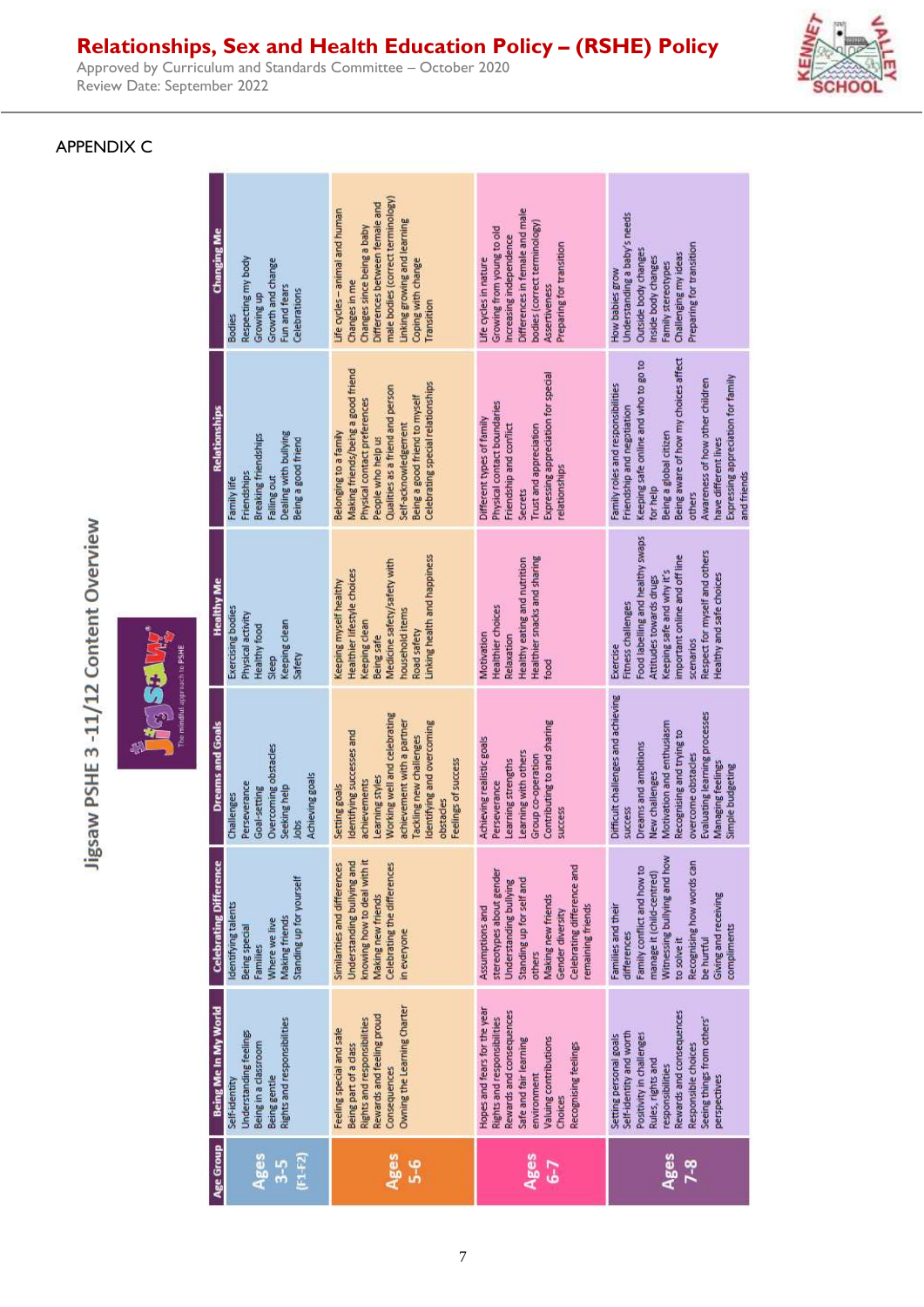| Changing Me<br>Preparing for transition<br>Environmental change<br>Confidence in change<br>Accepting change<br>Girls and puberty<br>Having a baby<br>Being unique                                                                                                        | Influence of online and media on<br>Conception (including IVF)<br>Preparing for transition<br>Growing responsibility<br>Self- and body image<br>Coping with change<br>Puberty for boys<br>Puberty for girls<br>body image                            | Reflections about change<br>Boyfriends/girlfriends<br>Respect and consent<br>Puberty and feelings<br>Conception to birth<br>Physical attraction<br><b>Body</b> image<br>Self-image<br>Transition<br>Sexting                                                |
|--------------------------------------------------------------------------------------------------------------------------------------------------------------------------------------------------------------------------------------------------------------------------|------------------------------------------------------------------------------------------------------------------------------------------------------------------------------------------------------------------------------------------------------|------------------------------------------------------------------------------------------------------------------------------------------------------------------------------------------------------------------------------------------------------------|
| Showing appreciation to people and<br>Relationships<br>Getting on and Falling Out<br>Girlfriends and boyfriends<br>Memories of loved ones<br>Love and loss<br>Vsnojear<br>animals                                                                                        | Rights and responsibilities online<br>Self-recognition and self-worth<br>SMARRT internet safety rules<br>Online gaming and gambling<br>Dangers of online grooming<br>Safer online communities<br>Reducing screen time<br><b>Building self-esteem</b> | Identifying mental health worries and<br>Take responsibility with technology<br>sources of support<br>Managing feelings<br>Power and control<br>Technology safety<br>Mental health<br>Assertiveness<br>Love and loss<br>use                                |
| Celebrating inner strength<br><b>Healthy Me</b><br><b>Healthier friendships</b><br><b>Group dynamics</b><br>Peer pressure<br>Assertiveness<br>Smoking<br>Alcohol                                                                                                         | Alcohol and anti-social behaviour<br>Smoking, including vaping<br>Motivation and behaviour<br>Relationships with food<br><b>Healthy choices</b><br>Emergency aid<br><b>Body</b> image<br>Alcohol                                                     | How substances affect the body<br>Exploitation, including 'county<br>Taking personal responsibility<br>Emotional and mental health<br>lines' and gang culture<br><b>Managing stress</b>                                                                    |
| Creating new, realistic dreams<br>Overcoming disappointment<br><b>Dreams and Goals</b><br><b>Celebrating contributions</b><br>Hopes and dreams<br>Working in a group<br>Positive attitudes<br>Achieving goals<br>Resilience                                              | Dream job and how to get there<br>Supporting others (charity)<br>Goals in different cultures<br>The importance of money<br>Jobs and careers<br>Future dreams<br>Motivation                                                                           | Making a difference in the world<br>Personal learning goals, in and<br>Recognising achievements<br>Emotions in success<br>Success criteria<br>out of school<br>Compliments<br>Motivation                                                                   |
| <b>Celebrating Difference</b><br>Identifying how special and<br>Understanding influences<br>Accepting self and others<br>Challenging assumptions<br>Understanding bullying<br>Judging by appearance<br>unique everyone is<br><b>First impressions</b><br>Problem-solving | Cultural differences and how<br>Rumours and name-calling<br>Enjoying and respecting<br>they can cause conflict<br>Material wealth and<br>Types of bullying<br>other cultures<br>happiness<br>Racism                                                  | difference as celebration<br>Perceptions of normality<br>Understanding disability<br>Understanding bullying<br>Differences as conflict,<br>Inclusion/exclusion<br>Power struggles<br>Empathy                                                               |
| Being Me In My World<br>Rewards and consequences<br>democracy (school council)<br>Rights, responsibilities and<br>What motivates behaviour<br>Being part of a class team<br>Group decision-making<br>Being a school citizen<br>Having a voice                            | Planning the forthcoming year<br>How behaviour affects groups<br>Rewards and consequences<br>Democracy, having a voice,<br><b>Rights and responsibilities</b><br>Being a citizen<br>participating                                                    | Identifying goals for the year<br>Feeling welcome and valued<br>Choices, consequences and<br>Democracy, having a voice<br>Children's universal rights<br>Anti-social behaviour<br>Global citizenship<br><b>Group dynamics</b><br>Role-modelling<br>rewards |
| Age Group<br>Ages<br><u>ဇ</u> ္                                                                                                                                                                                                                                          | Ages<br>$9 - 10$                                                                                                                                                                                                                                     | 10-11<br>Ages                                                                                                                                                                                                                                              |

Approved by Curriculum and Standards Committee – October 2020 Review Date: September 2022

a ka